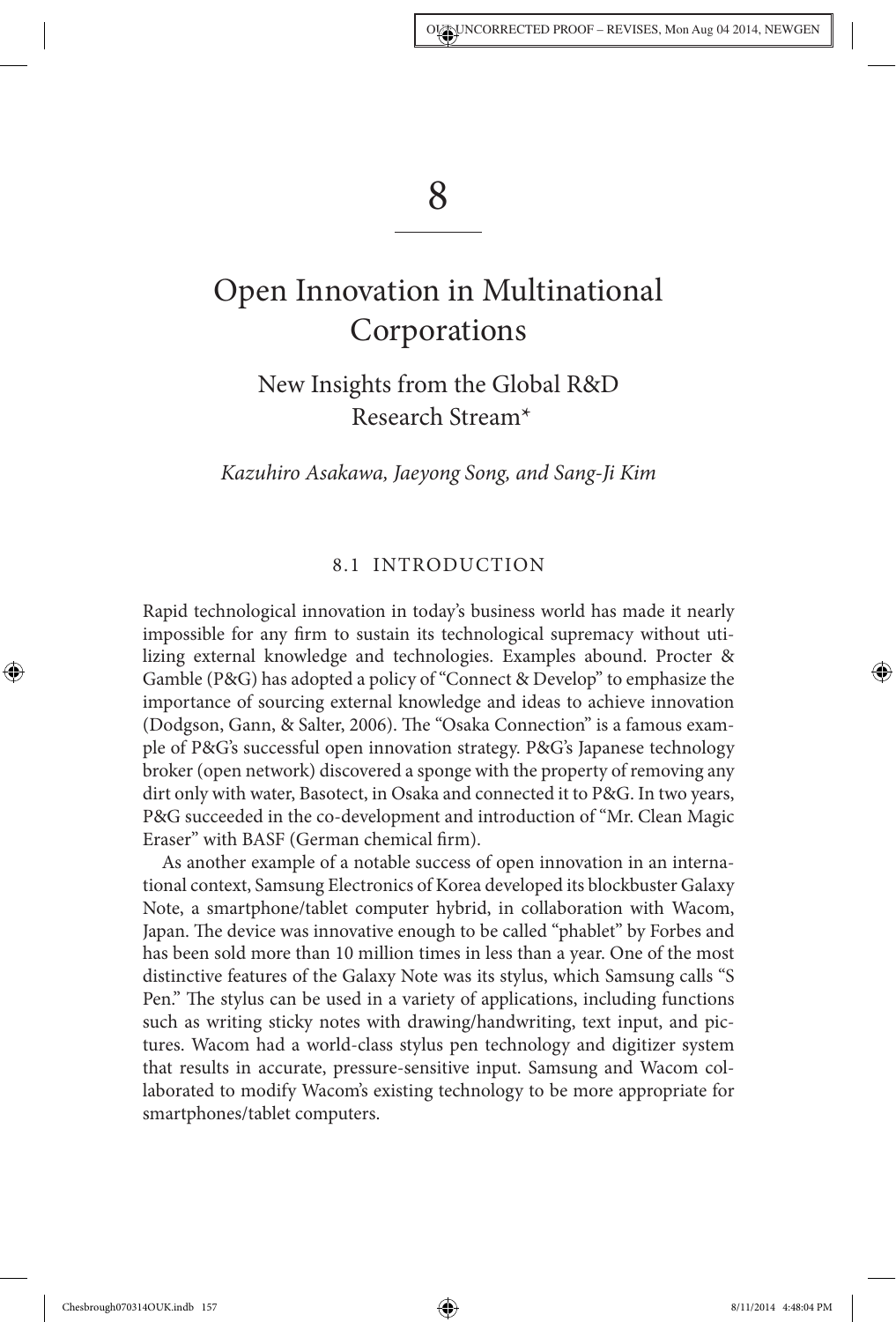IBM adopted its open innovation approach by managing its overseas R&D centers as "collaboratories," i.e., laboratories run in the form of collaboration through which the firm can efficiently source key external knowledge from external research organizations, such as universities, research institutions, and venture firms (Hamm, 2009).

Air Products and Chemicals (APD), a U.S. gas and speciality chemical firm, emphasizes "Identify & Accelerate" and has actively made alliances with R&D ventures, universities, and laboratories in emerging economies such as Russia, China, and India since the early 1990s to enjoy the low labor costs of R&D human resources in those emerging countries.

These are just a few examples of open collaborations around the globe. An overall trend is that firms put more emphasis on the external sourcing of technologies (Rigby & Zook, 2002). Open innovation enables firms to access new external knowledge efficiently (Chesbrough, 2003a), thus allowing them to maintain operational efficiency and flexibility (Pisano, 1990).

Despite the abundant examples of open innovation by multinationals (MNCs) on a global scale, open innovation literature only pays scant attention to the international dimension, revealing a remarkable research gap. In contrast, the recent development of global R&D research manifests a growing interest in and attention to external knowledge sourcing and leveraging (Kuemmerle, 1997; Doz, Santos & Williamson, 2001; Frost, 2001; Asakawa, 2001; Asakawa & Lehrer, 2003; Schlegelmilch, Ambos & Chini, 2003; Song & Shin, 2008; Frost & Zhou, 2005; Song, Asakawa & Chu, 2011).

Obviously it is important to note that the geographic dimension of open innovation is not totally neglected in the open innovation research (Simard & West, 2006). Chesbrough (2003) specified the "erosion factors" that undermined the logic of closed innovation in the late twentieth century. The factors that account for the emergence of open innovation include the mobility of human resources, the quality of university research, the presence or absence of venture capital, and the strength of IP protection. Apparently, they substantially vary by geography. Dealing with the geographic dimension of the erosion factors, we could deepen our understanding of open innovation which is now globally emerging.

For example, a geographic factor such as the presence of industry or technology clusters can influence the mobility of qualified and talented human resources. There is frequent inter-organizational mobility of workforces within industry or technology clusters (Casper, 2007). When the mobility rate is high, knowledge within a company can be easily spilled out to other companies (Song, Almeida, & Wu, 2003). A higher mobility rate of labor market promotes open innovation.

In the case of labor mobility across borders, there is high mobility between countries that have developed similar or related industries. Talented human resources also flow into countries where companies offer competitive salaries,

Chesbrough070314OUK.indb 158 8/11/2014 4:48:04 PM

◈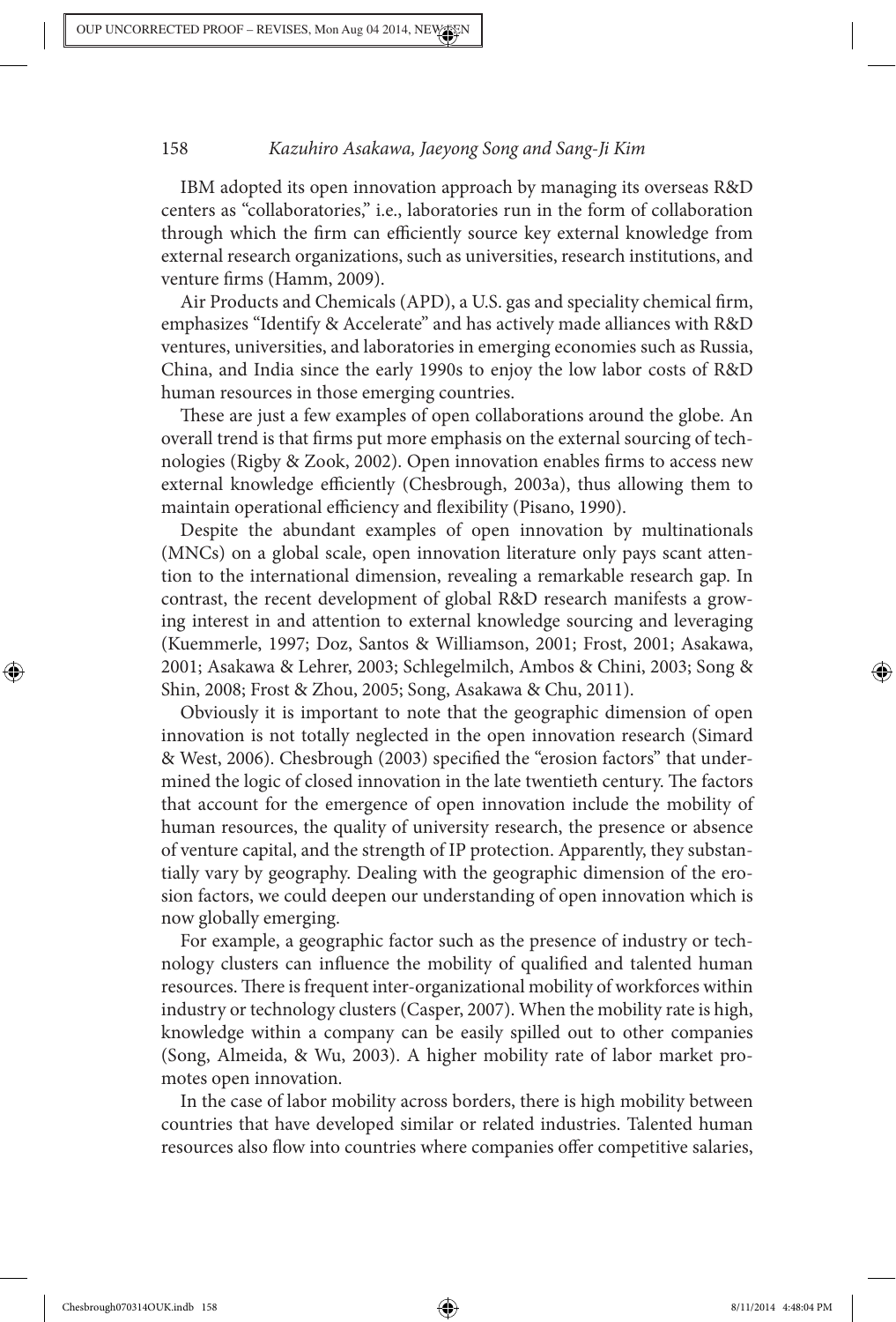excellent benefits, and better work environments. Although labor mobility causes knowledge transfer or spill-over, the personal networks of the workers in a former organization can serve as collaboration linkages for open innovation. By observing the direction of labor mobility, we can explain locational choice of global open innovation or open innovation of certain emerging countries.

Open innovation research will be rich with international geographic dimensions to which the global R&D research stream has paid attention. Meanwhile, global R&D research stream would also benefit by dealing with geographically varying erosion factors. The focus of global R&D shifted from in-house to open. It is clear that erosion factors played roles in the shift. Delving into erosion factors and their geographic differences will help to study the new pattern of global R&D.

The purpose of this chapter is therefore to elucidate how global R&D literature and open innovation literature can complement each other. The chapter is organized as follows. After reviewing the characteristics of open innovation research and global R&D research, potential contributions by global R&D research to open innovation research are discussed, followed by the potential contribution by open innovation research to global R&D research. We suggest some promising areas for future research that may facilitate the cross-fertilization of these two research areas.

## 8.2 COMMON CHARACTERISTICS OF OPEN INNOVATION RESEARCH

Open innovation has some distinctive characteristics that differentiate it from the overall innovation activities featured in the innovation literature (Chesbrough, Vanhaverbeke, & West, 2006). Several characteristics of open innovation are summarized in Table 8.1 and discussed below.

First, open innovation theory captures multi-directional flows of knowledge: outside-in, inside-out (Gassmann & Enkel, 2004), and coupled process (Enkel et al., 2009) albeit with insufficient attention to the geographic dimension of knowledge flows. Firms with superior scientific discoveries can benefit from monetizing their scientific knowledge for commercial purposes, i.e., inside-out process to host countries in which the scientific knowledge is appreciated. In contrast, firms with limited advanced technologies can benefit from sourcing key technological knowledge from the outside, i.e., outside-in process.

Second, the open innovation literature widely covers partnering with various external parties. These partners include university and research institutes (Fabrizio, 2006; Enkel & Gassmann, 2008; Asakawa, Nakamura, & Sawada, 2010), venture firms, suppliers (Un, Cuervo-Cazzura & Asakawa,

Chesbrough070314OUK.indb 159 8/11/2014 4:48:04 PM

◈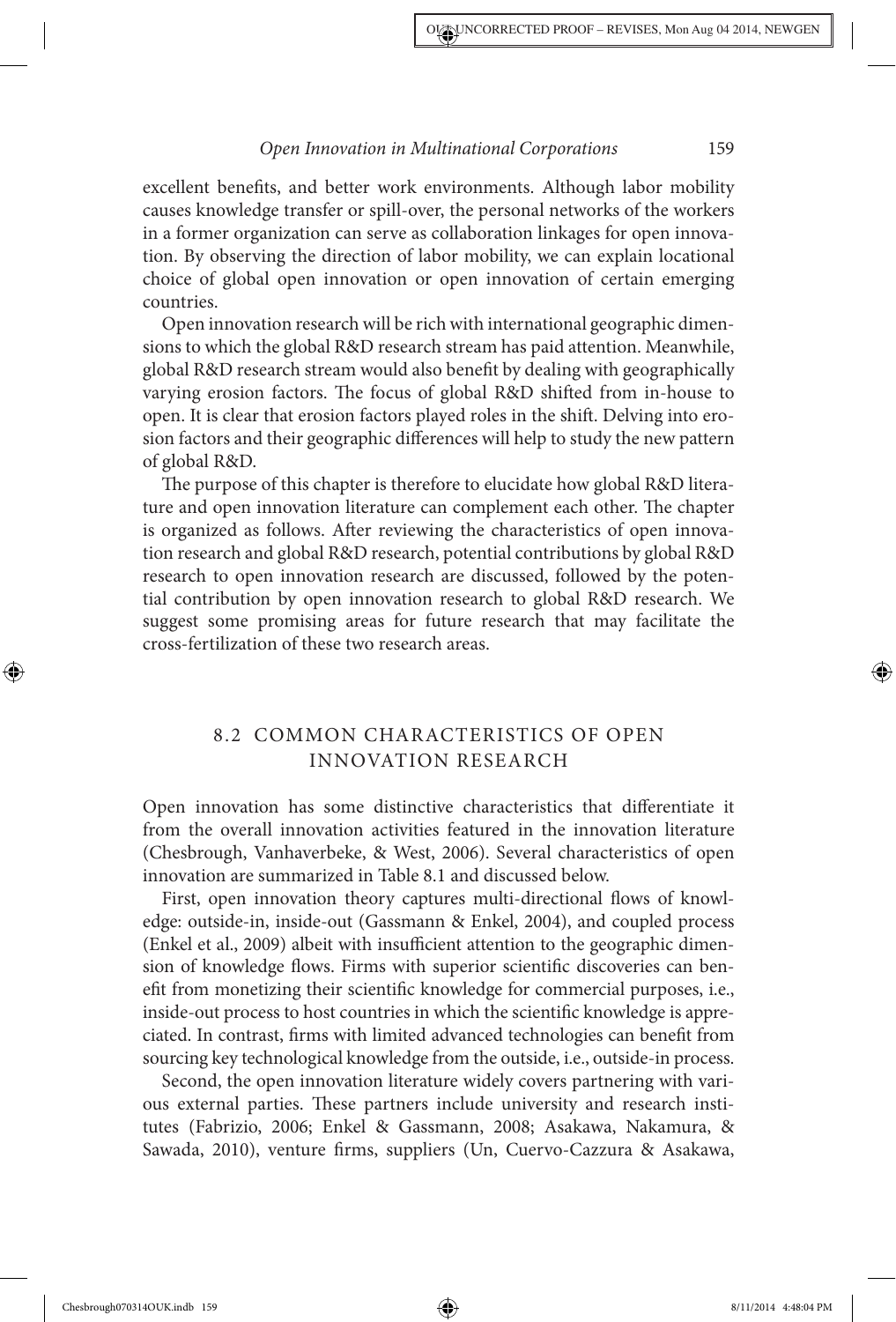2010; Takeishi, 2001; Dyer & Nobeoka, 2000), customers or clients (Enkel & Gassmann, 2008), lead users (von Hippel, 1988; Prahalad & Ramaswamy, 2004b), and competitors (Hamel et al., 1989; Brandenburger & Nalebuff, 1996), which constitute a common set of partners of open innovation.

Third, various forms of open connectedness are examined in the open innovation literature. These forms range from equity-based alliances, M&A, and contract research to more informal joint research. Other forms of open collaboration include cross-licensing, corporate venture capital investments, and collaboration with lead users (Vanhaverbeke, Du, and von Zedtwitz, 2013).

Fourth, open innovation literature puts an emphasis on the importance of absorptive capacity within a firm for engaging in open innovation. The importance of absorptive capacity for engaging in open innovation can be validated by abundant examples of successful firms engaging in open innovation that have already accumulated sufficient firm-specific capabilities necessary for searching, acquiring, integrating, and leveraging such new knowledge (Lichtenthaler & Lichtenthaler, 2009; Laursen & Salter, 2004), as represented by IBM and P&G.

Fifth, open innovation literature clearly underlines business model innovation which is significant for sustaining open innovation (Chesbrough & Schwartz, 2007). Business model enables a firm to create value from its internal and external knowledge and to capture a portion of the value by definition (Chesbrough, 2007a). There is no economic value in a technology unless it is commercialized and makes profits via a business model. Moreover, different business models will yield different returns with the same technology. Business model innovation is a process for a firm to find more appropriate business models which enable it to make more profits or create new value from a technology. To improve or renew the existing business model, a firm needs to go through extensive business model experimentations (Chesbrough, 2010; West & Gallagher, 2006). Furthermore, successful business model innovation calls for organizational leadership necessary for overcoming organizational barriers to changes which a firm faces during the process of business model experimentation (Amit & Zott, 2001; Chesbrough, 2007a; Chesbrough, 2010).

In spite of such diverse issues that have been covered in the open innovation literature as surveyed above, little attention has been paid to the international geographic dimension of open innovation. Open innovation research should benefit from considering the geographic aspects of global innovation, that affect the effective accessing, integrating, and leveraging of external knowledge. For example, partnering with nearby suppliers differs from that with distant suppliers in terms of the challenges and opportunities related to open innovation. Sourcing local knowledge requires absorptive capacity both at the headquarters and the subsidiaries, depending on where the knowledge sourcing takes place. We argue that the global R&D literature can complement open innovation theory by \$lling such gaps in the literature.

Chesbrough070314OUK.indb 160 8/11/2014 4:48:04 PM 8/11/2014 4:48:04 PM 8/11/2014 4:48:04 PM 8/11/2014 4:48:04 PM 8/11/2014 4:48:04 PM 8/11/2014 4:48:04 PM 8/11/2014 4:48:04 PM 8/11/2014 4:48:04 PM 8/11/2014 4:48:04 PM 8/11

◈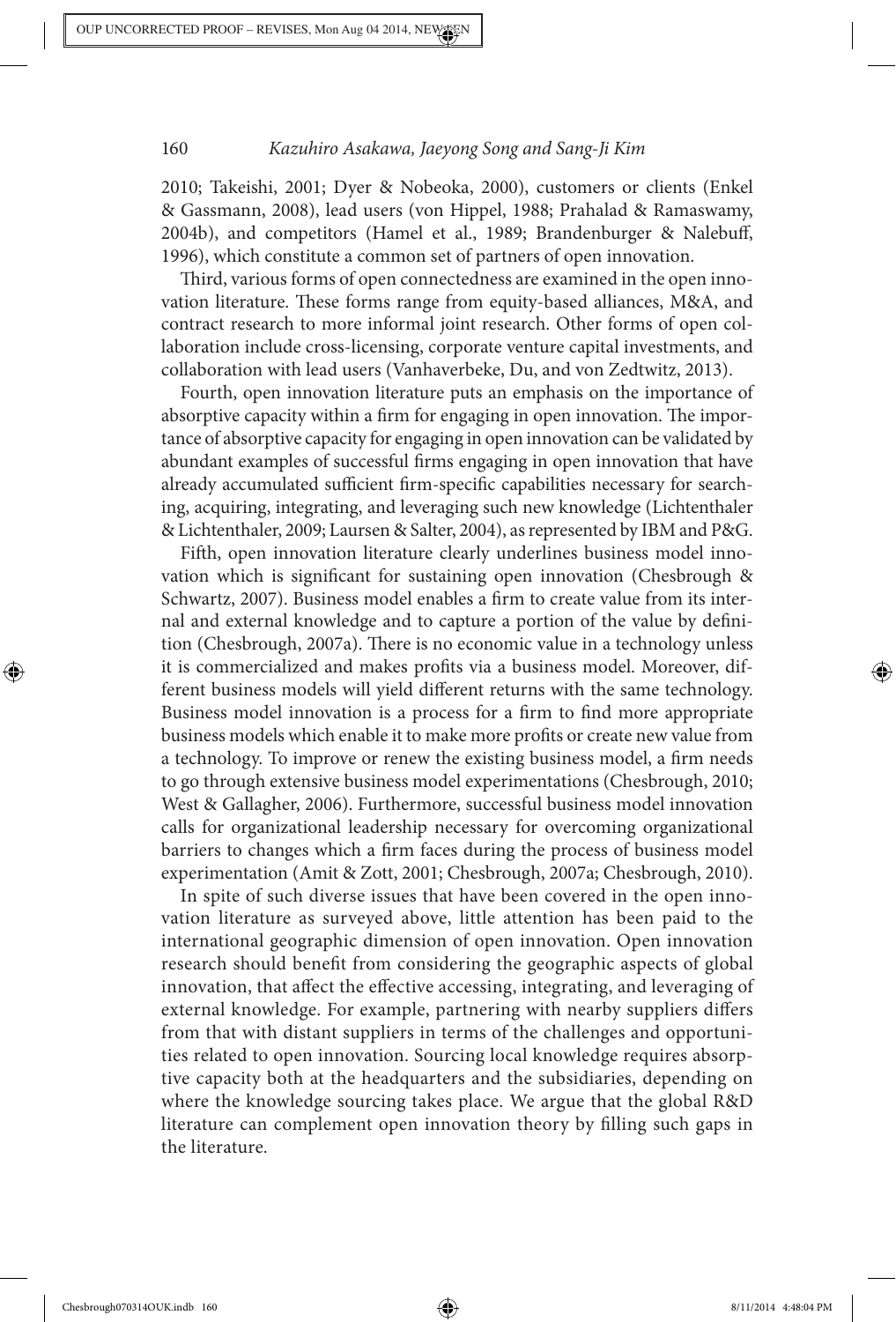| <b>Wider Scope of Innovation</b>                                                                                                      | <b>Success Factors of Open Innovation</b>            |
|---------------------------------------------------------------------------------------------------------------------------------------|------------------------------------------------------|
| • Multi-directional flows of knowledge<br>• Various external partners for open<br>innovation<br>• Various forms of open connectedness | • Absorptive capacity<br>• Business model innovation |
| Lack of attention to international geographic dimension                                                                               |                                                      |

**Table 8.1** Common characteristics of open innovation research

## 8.3 WHAT GLOBAL R&D RESEARCH CAN CONTRIBUTE TO THE OPEN INNOVATION RESEARCH

Global R&D literature has evolved in the past several decades to accommodate changes in the directions of open innovation and emerging country innovation. Global R&D theory is particularly useful for the open innovation literature in that the former can provide a much more fine-grained approach to the geographic aspects of open innovation. Here we propose multiple areas in which global R&D research could advance our knowledge on open innovation.

#### **8.3.1 Locational Decisions Matter for Open Innovation**

Global R&D theory can offer detailed explanations regarding where open innovation takes place. Global R&D activities are located in countries with a strong research base in relevant technology fields, reflecting technology-sourcing motives (Kuemmerle, 1999; Belderbos et al., 2006). Particular attention has been paid to the merit of agglomeration, which influences locational decisions regarding R&D sites. Agglomeration economies attract firms in similar industries to form an R&D cluster to enjoy the benefits of externalities (Krugman, 1991; Belderbos & Carree, 2002).

Thus, locational decisions regarding R&D investments have been a central issue for MNCs intending to relocate their R&D abroad. The motivation behind internationalizing R&D can be classified into a market-seeking vs. a technology-seeking logic, which corresponds to the two types of overseas R&D laboratories: home-base-exploiting (HBE) and home-base-augmenting (HBA) as proposed by Kuemmerle (1997) or competence-leveraging and competence-creating as proposed by Cantwell and Mudambi (2005).

Doz et al. (2001) argue that knowledge is increasingly dispersed across the globe in a somewhat unexpected way: potentially valuable knowledge lies in peripheral locations that were often ignored by decision-makers within a firm.

Chesbrough070314OUK.indb 161 8/11/2014 4:48:04 PM

◈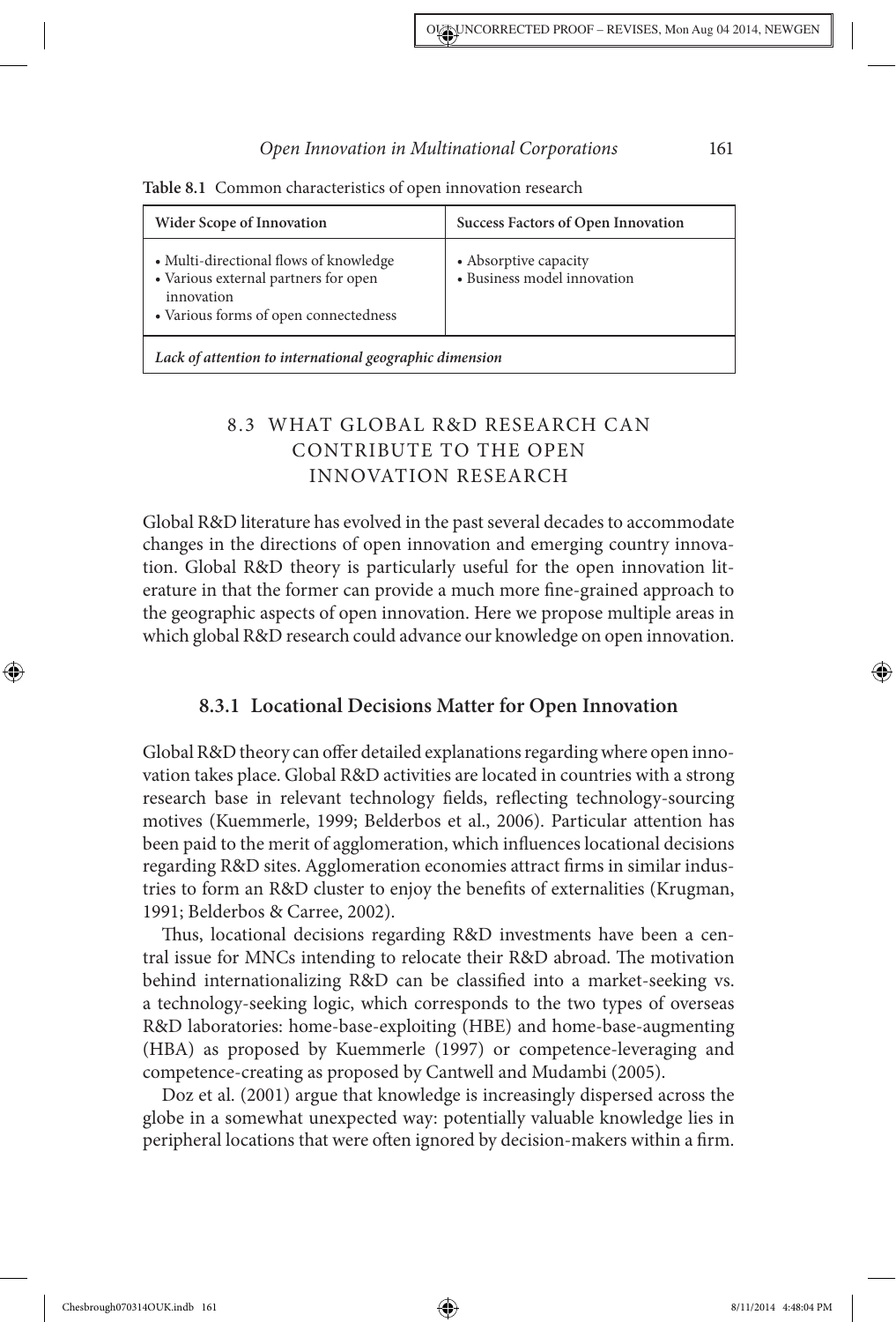Thus, global R&D literature can bring the following two perspectives to the open innovation theory by articulating the importance of the geographical location: whether knowledge is sourced from inside the innovation cluster or not, and the geographical/cultural distance (Ghemawat, 2001) that determines the effectiveness of external knowledge sourcing.

Technological distance across locations plays an important role in determining the locus of innovation. Song and Shin (2008) find that regarding home-base-augmenting R&D, an MNC tends to source knowledge from a host country where technological capabilities measured by USPTO patent filings are higher relative to those of its home country. Such a finding suggests that an MNC is sourcing overseas R&D in a host country where the technological capability is high compared to the MNC's home country, which motivates a firm to learn from the host country environment. Iwasa and Odagiri (2004) also show the importance of the technological capability of a host country for enhancing the R&D performance, although they have not explicitly captured technological distance in their study.

At the same time, a persistent trend of non-globalization of R&D can be observed (Patel & Pavitt, 1991), especially regarding core knowledge and technologies that remain susceptible to the erosion of intellectual property rights, as examined in the context of wireless telecom (Di Minin & Bianchi, 2011). Thus, locational decisions need to be comprehensive, such that both globalization and non-globalization (thus centralization) of R&D remain valid options.

## **8.3.2 Extending the Levels of Analysis for Global Open Innovation**

Global R&D literature can also be helpful for open innovation researchers to extend the level of analysis. In fact, global R&D research has been conducted at multiple levels of analysis, ranging from a national to an individual human level. At the national level, the sourcing pattern of overseas R&D knowledge depends on the relative competitiveness of the knowledge source and recipient countries (Song & Shin, 2008). Open innovation research can incorporate such a macro-level influence of national competitiveness into its research domain. At a sub-unit level (i.e., R&D subsidiary level), global R&D research has investigated the effect of subsidiary initiatives, subsidiary capabilities, the subsidiary's host country environment as well as the HQ influence on the role and mission of a subsidiary (Nobel & Birkinshaw, 1998; Cantwell & Mudambi, 2005). Global R&D literature explicitly investigates open innovation at the overseas subsidiary level where each subsidiary is assigned a different role by the headquarters and engages in locally-specific innovative activities (Kuemmerle, 1997; Nobel & Birkinshaw, 1998; Cantwell & Mudambi, 2005). Global R&D research is also conducted at the team level (Ambos & Schlegelmich, 2004).

◈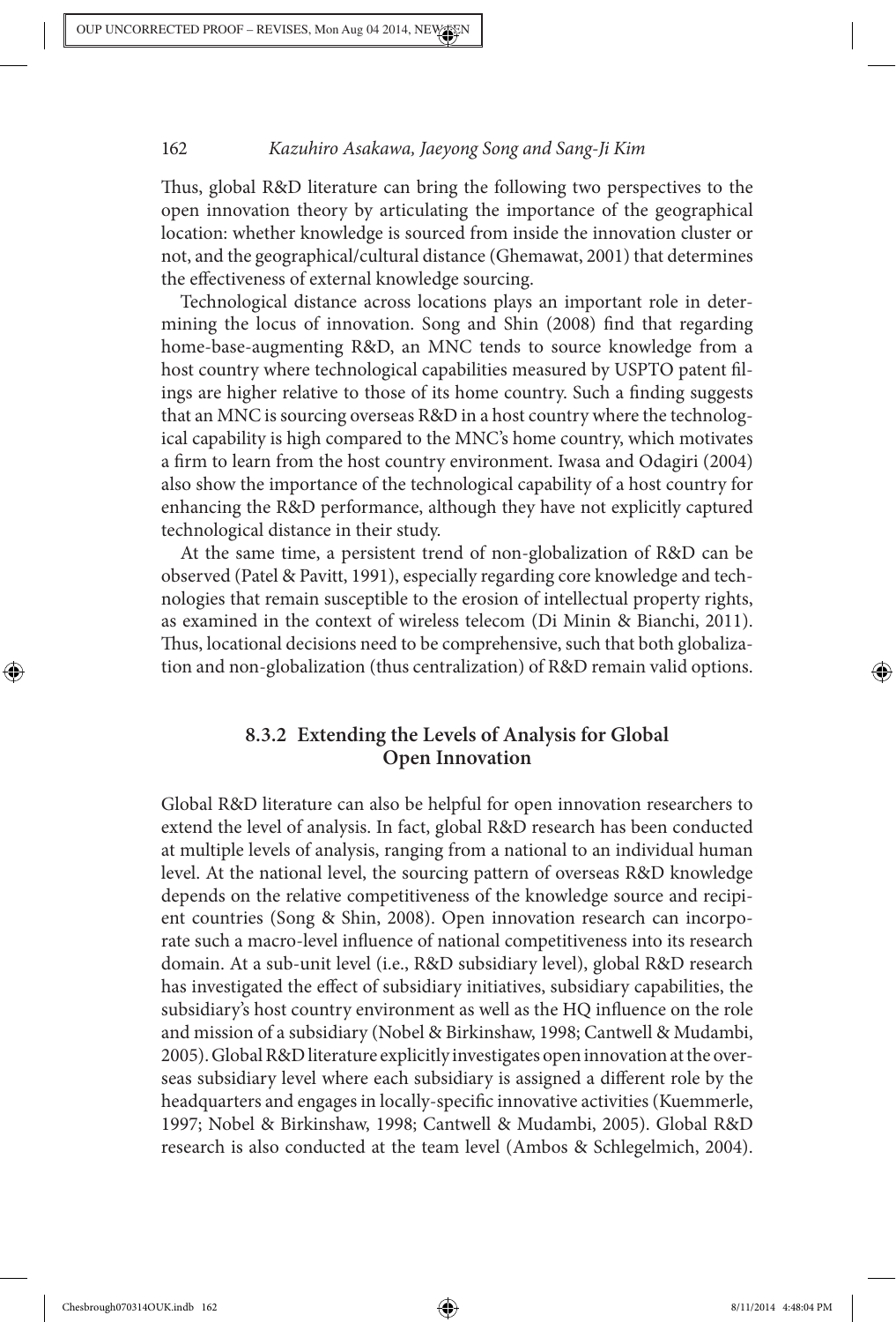Research at the individual level has shed light on communication patterns among researchers across geographic distance, most typically between the HQ and foreign R&D subsidiaries, or among foreign subsidiaries (De Meyer, 1991). The research also captured the human resource dimension of global R&D (De Meyer & Mizushima, 1989; Cheng & Bolon, 1993) and includes issues such as recruiting and retaining talented foreign researchers abroad, training, transfers to the HQ, and incentives such as compensation.

While shedding light on the role of overseas R&D subsidiaries for open innovation, global R&D literature tends to be sensitive to other levels of analysis. For example, extant literature examined the associations between subsidiary-level R&D, national competitiveness and public policy (Lehrer, Asakawa, & Behnam, 2011). Some studies (Asakawa, 2004; Lehrer, Asakawa, & Behnam, 2011) featured home-base-compensating R&D as a situation in which MNCs compensate for comparative weaknesses in their home-country R&D by locating core R&D activities in foreign countries with a stronger R&D base.

## **8.3.3 Attention to Capability for Overseas Knowledge Sourcing**

Global R&D scholars indicate positive effects of technological capabilities on the performance of overseas R&D and the knowledge sourcing from foreign locations. Iwasa and Odagiri (2004) indicate the importance of R&D investments for the performance of overseas R&D by showing the contribution of overseas locations' technological capabilities to the performance of R&D laboratories. Penner-Hahn and Shaver (2005) indicate the importance of the technological capability of MNCs in increasing the performance of international R&D, even though the locus of technological capability within MNCs (i.e., whether at the local laboratory or at the \$rm level) was beyond the focus of their research. Song and Shin (2008) went a step further by showing the relative impact of the parent company's and the local/home country's technological capabilities on overseas knowledge sourcing, among other factors. The authors propose a capability-motivation paradox in that MNCs with strong home-base technological capabilities could source overseas knowledge; however, such MNCs often have limited motivation to do so (Song & Shin, 2008). Their study indicates the importance of absorptive capacity but also considers enhanced motivation on the part of the parent (i.e., knowledge-sourcing unit) to source local knowledge as a sufficient condition. To extend this work, Song, Asakawa and Chu (2011) investigated what factors determine knowledge sourcing from host locations to overseas R&D laboratories and identified the existence of an optimal level of absorptive capacity of local laboratories for facilitating local knowledge sourcing. Knowledge sourcing from the host

◈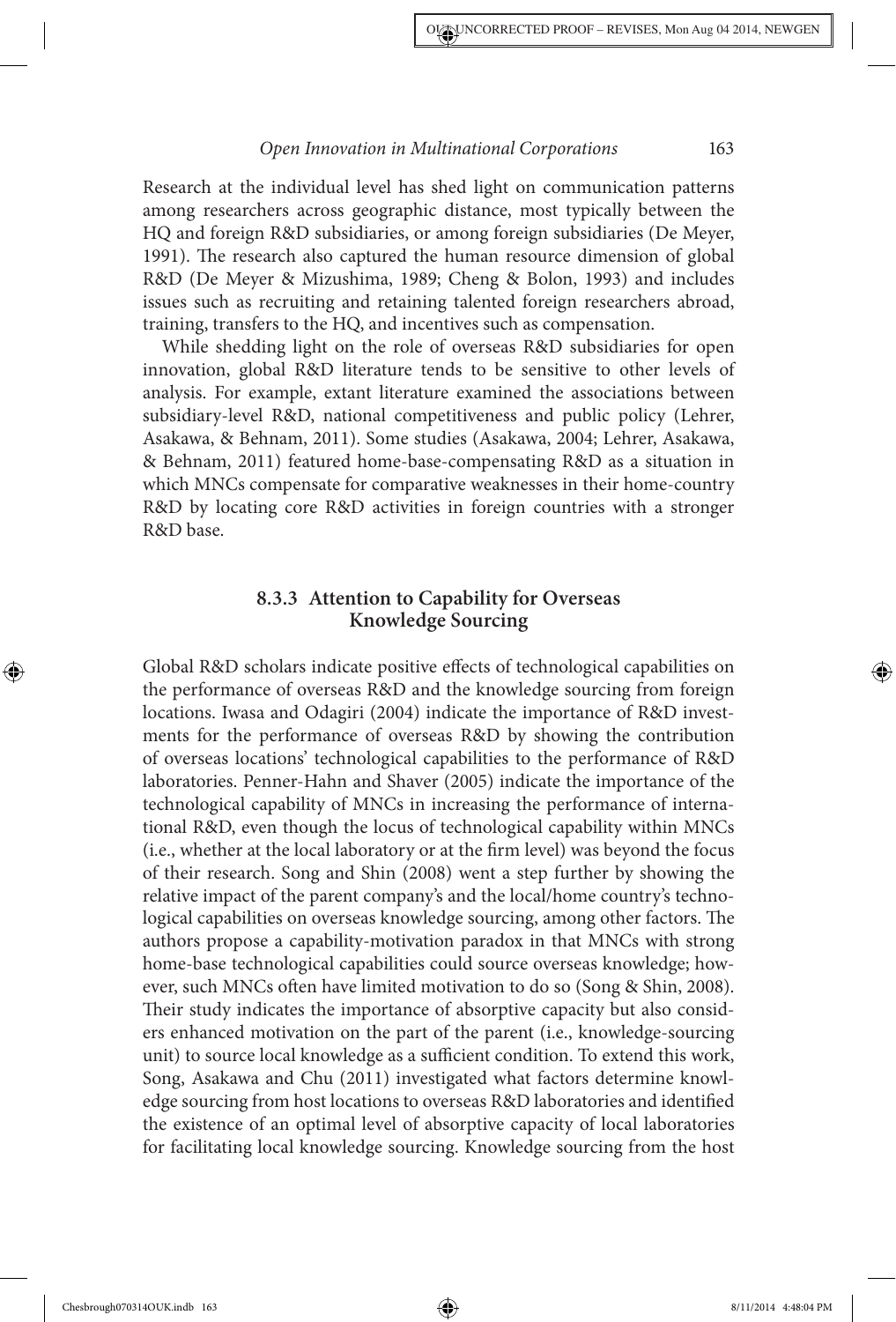country environment increases as the capability of a local R&D laboratory improves up to a certain level, beyond which it starts to diminish, largely because the local laboratory starts to shift its role from a local to a global innovator. A global-innovator laboratory can be considered as sourcing knowledge from all over the world; thus, the relative importance of the local host country environment would plummet (Song, Asakawa & Chu, 2011).

#### **8.3.4 Managing Internal and External Networks**

Global R&D research includes extensive literature on the management of global R&D networks, both external and internal to the firm. Regarding the management of *internal* networks, MNCs comprise multiple subunits such as headquarters and foreign subsidiaries. Engaging in open innovation on a global scale requires managerial skills to coordinate these subunits, in addition to the various external partners for R&D collaborations (Lehrer & Asakawa, 2003). Global R&D literature captures management challenges pertinent to such complex network management. As Cantwell and Mudambi (2005) indicated, managing complex intra-firm networks provides MNCs with cross-border learning opportunities. It requires managerial efforts to overcome various managerial difficulties such as the tension between headquarters and R&D subsidiaries (Asakawa, 2001; Birkinshaw & Hood, 1998; Florida & Kenney, 1990). Global R&D literature has long examined the optimal level of autonomy and control (Behrman & Fisher, 1980) as well as external and internal connectivity. While such managerial tension is related to open innovation in general, overseas R&D management involves much more tension and uncertainty (Asakawa, 2001).

Regarding the management of external networks, the extent of sharing and disclosing the firm's core proprietary knowledge with external parties becomes an issue. This issue is delicate, because cross-border collaborations, especially with global competitors, entail a much higher level of uncertainty than with their domestic counterparts. IBM disclosed its core technology such as the program source code and a circuit diagram, its core technologies of a computer design. IBM ended up exiting the PC market due to the open strategy, surrendering the leadership to Microsoft and Intel. In contrast, Apple only opened peripheral technology and outsourced manufacturing tasks to Foxconn. Apple also opened the right to develop applications for Apple products; however, the distribution of the applications is restricted to Apple's App store. Global R&D management literature captures a persistent trend of non-globalization of R&D (Patel & Pavitt, 1991). DiMinin and Bianchi (2011) by studying the case of wireless telecom show how MNCs attempt to avoid the erosion of intellectual property rights in the area of their core knowledge and technology.

◈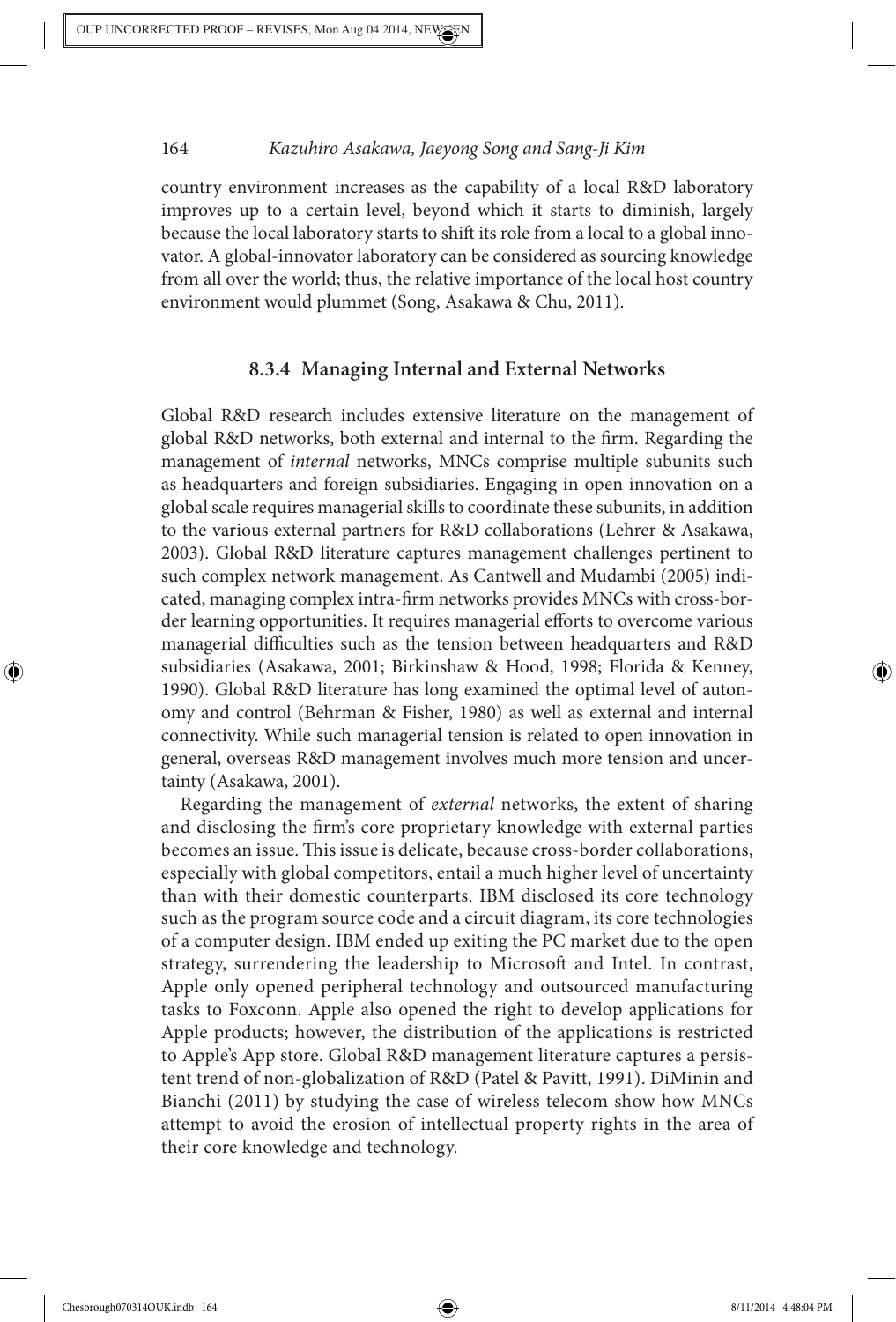Sharing core knowledge with local external partners requires nurturing trust to minimize the risk of opportunistic behavior on both sides. The assumption is that embeddedness in a local environment should generate social capital, which should enhance the mutual trust necessary for partners to exchange proprietary knowledge (Inkpen & Tsang, 2005; Granovetter, 1985; Uzzi, 1996). Local embeddedness is found to foster subsidiary innovation (Andersson, Forsgren,  $\&$  Holm, 2002) and to source valuable locally specific knowledge (Almeida & Phene, 2004; Lehrer & Asakawa, 2002; Hakanson & Nobel, 2001; Song, Asakawa & Chu, 2011).

Open innovation research can benefit from insights into the global R&D context, which stress the importance of high-quality network management, whether internal or external. Because growing numbers of open innovations cross national borders, global R&D literature provides valid suggestions.

#### **8.3.5 Emerging Countries Innovation**

Recent global R&D research indicates an explicit interest in emerging countries, especially China and India, as local sites (Asakawa & Som, 2008). Global R&D scholars focused their research on identifying the extent to which location matters as a source of innovation. To what extent do firms achieve innovation in emerging countries compared to their innovations in the developed countries? Until recently, global R&D literature treated emerging countries primarily as a market for existing products developed and launched in developed countries. Recent improvements in technological competencies in developing countries such as India and China have changed this picture, and the main sources of technologies and knowledge lie now within emerging countries.

While the fundamental principle of open innovation may remain the same, where open innovation takes place could change the whole picture. In terms of inbound open innovation, MNCs typically source external resources that are unique to the particular location. MNCs typically source state-of-the-art knowledge from the most-advanced innovation clusters in the developed countries while sourcing resources from developing countries at lower cost. Adding the geographical dimension is crucial for a better understanding of open innovation.

Global R&D literature has also begun to highlight MNCs' innovation patterns that originated in emerging countries, which imply an alternative model of global innovation to the existing model of firms in developed countries. Most of the MNCs from developing countries neither have a sufficient level of home-country advantages nor the ownership advantage of the headquarters. For example, Mathews (2002) presented his model of dragon multinationals to illustrate how they globalize without a home-country advantage. Firms in emerging countries manifest a "scaling out" pattern of global innovation (The

Chesbrough070314OUK.indb 165 8/11/2014 4:48:04 PM

◈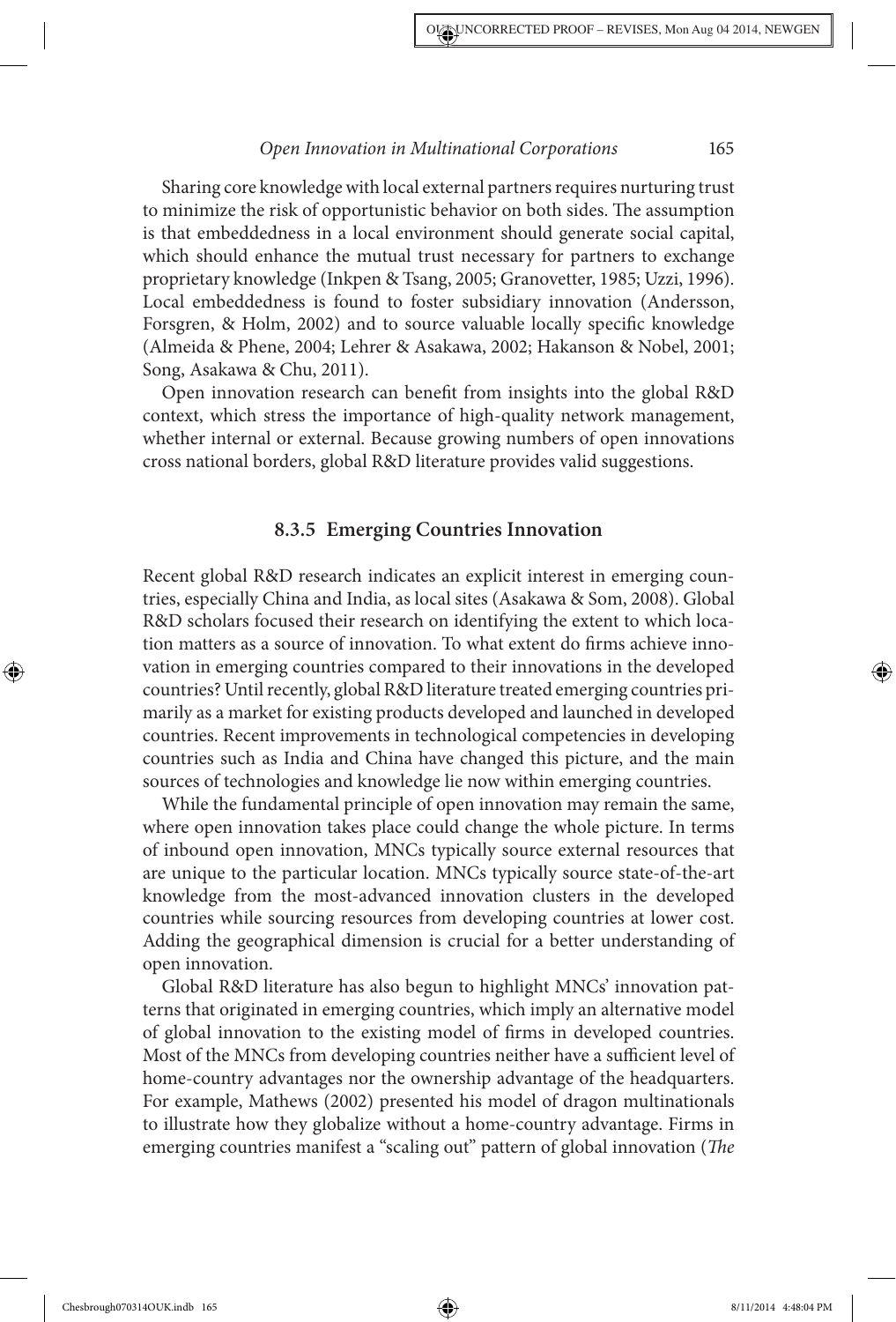Economist, 2010) in that they resort to open sourcing of external resources due to a lack of internal resources, whereas MNCs in developed countries can tap into their home-country resources.

Recent attention to the reverse innovation phenomenon as represented by the case of GE's low-price ultrasound scanner (Immelt, Govindarajan, & Trimble, 2009) can be explained by the global R&D theory. From the standpoint of global R&D, reverse innovation can be considered as a case of transition from local-for-local innovation to local-for-global innovation (Bartlett & Ghoshal, 1990). Reverse innovation can also be considered as a derivative of a home-base-augmenting (HBA) type of laboratory (Kuemmerle, 1997) in that low-cost, disruptive products that initially had been anticipated to fit only the emerging country context turned out to be appreciated even in the home-country markets.

Open innovation patterns should vary depending on the nature of the home country. Many MNCs from developed countries can actively engage in "inbound" open innovation based on their already existing absorptive capacity within the firm. These MNCs are also ready to engage in "outbound" open innovation if they have high levels of technologies within their firm, if they are prepared for this engagement, and if they find opportunities to monetize their own technologies. In contrast, many MNCs from developing countries are not ready for either inbound or outbound open innovation concerning advanced technology due to a lack of absorptive capacity within their firm; thus, sourcing high-standard knowledge becomes more difficult. Instead, these MNCs are more likely to engage in open innovation to lower innovation costs by recruiting low-cost engineers locally or procuring low-cost raw materials. MNCs from developing countries in general have more difficulty to engage in outbound open innovation due to the insufficient level of competencies within their firm.

While open innovation literature does not sufficiently examine the geographic dimension of knowledge sourcing, global R&D literature brings in fine-grained aspects of locational effects on knowledge sourcing.

## 8.4 WHAT OPEN INNOVATION RESEARCH CAN CONTRIBUTE TO THE GLOBAL R&D RESEARCH

Obviously, global R&D research has limitations. Global R&D research covers open innovation in a global context but mostly related to inbound open innovation with little attention to the outbound type of innovation (Vanhaverbeke, Du, & von Zedtwitz, 2013). In that respect, open innovation literature can complement global R&D literature by providing theoretical frameworks related to outbound open innovation—see also Table 8.2. The reality shows an

◈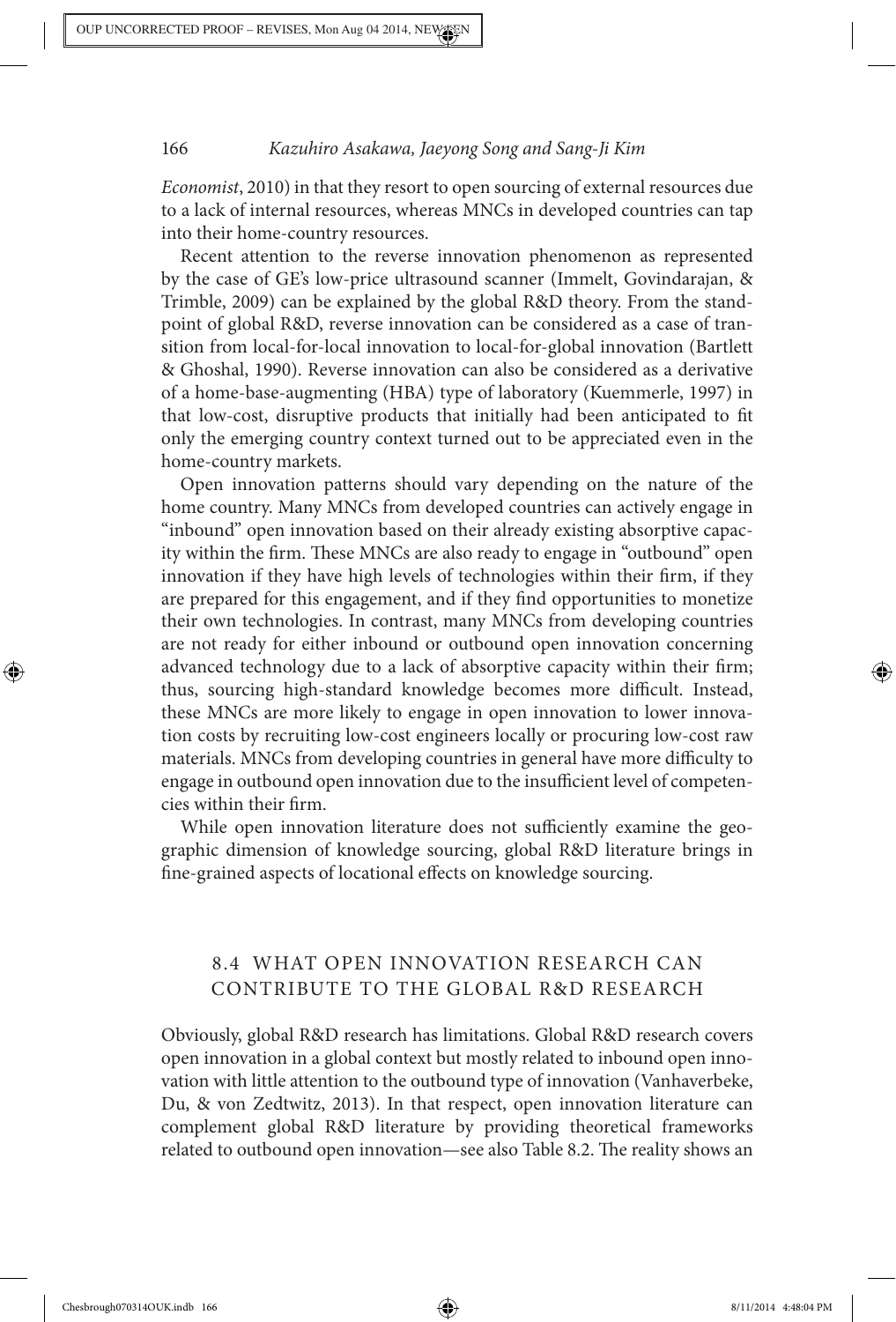increasing degree of outbound open innovation taking place across national borders; therefore, it makes sense for global R&D researchers to adopt an outbound open innovation framework.

Global R&D literature also captures the effect of R&D on product innovation, implying that the literature covers multiple stages of the value chain beyond the narrowly defined R&D function. However, other functions such as marketing and sales are obviously beyond its primary focus. In this respect, open innovation research can add value to the global R&D literature. Of course, focusing on the R&D function allows a much clearer understanding of open innovation at the more-upstream phase of innovation; however, such a focus obviously puts lower priority on downstream innovation such as user-driven innovation. The significant role of lead users for innovation (von Hippel, 1988) cannot be ignored. The knowledge input from competitors should also be useful for innovation, particularly for benchmarking, because competitors typically share very similar contextual knowledge with the focal firm (Asakawa & Un, 2012). At the same time, focusing on R&D reveals some of the most distinctive traits of open innovation, i.e., the challenge of overcoming the "NIH syndrome" (Katz & Allen, 1982) prevalent in open sourcing of external R&D knowledge. Because R&D is often considered as the core intellectual property of the firm, sourcing R&D knowledge from the outside creates psychological and socio-political tensions on the part of the scientists and engineers within the firm.

Another advantage of the open innovation literature lies in its wider coverage of interested parties as key actors in the innovation activities, including intellectual property department, corporate venture department, incubators, strategic alliance department, among others (Vanhaverbeke, Du, & von Zedtwitz, 2013). Global R&D literature does not consider collaboration with all these parties in depth, if occasionally touching upon them.

Moreover, open innovation literature considers external partners such as lead users, user communities, innovation intermediaries (Vanhaverbeke, Du, & von Zedtwitz, 2013), beyond the brick-and-mortar type of overseas R&D centers, which are taken into extensive consideration.

Furthermore, open innovation literature adds value to global R&D literature by elaborating on the development of R&D capabilities much more fully. For example, Chesbrough and Schwartz (2007) present core, critical, and contextual R&D capabilities which feature different aspects of capabilities. Global R&D manifests increasing degrees of external collaboration to aim at building capabilities. But much more fine-grained classification of capabilities is desired. Open innovation literature complements that by filling the gaps in the literature. Here we draw on insights from open innovation literature, in that different capabilities require collaboration with different types of external partners, with appropriate type of governance mode (Vanhaverbeke, Du, & von Zedtwitz, 2013).

Chesbrough070314OUK.indb 167 8/11/2014 4:48:05 PM 8/11/2014 4:48:05 PM

◈